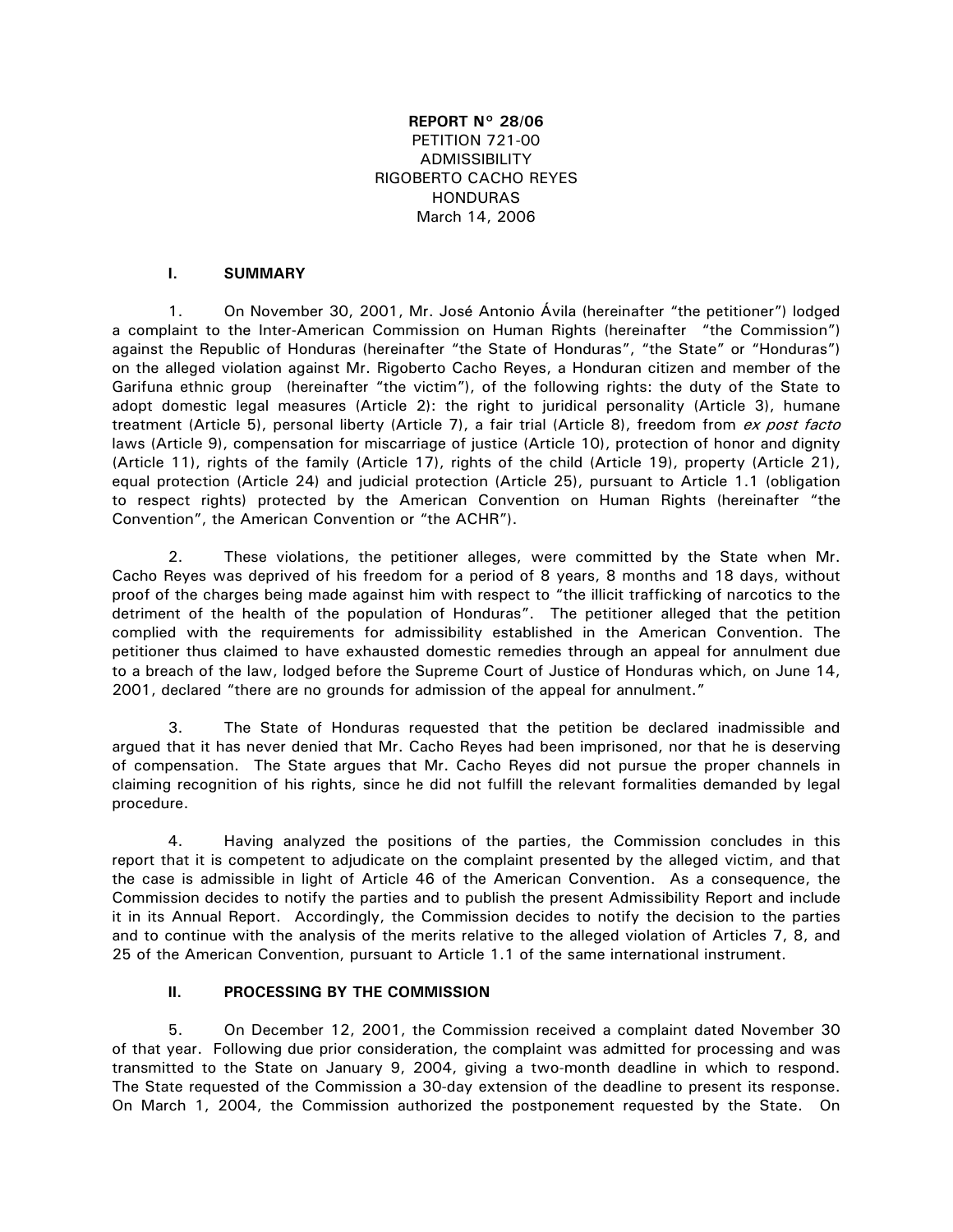March 29, 2004, the State answered the complaint. This information was transmitted to the petitioner on April 21, 2004, giving him 30 days in which to formulate his observations. On May 21, 2004, the petitioner filed his observations on the response by the State. On August 25, 2004, the State responded to the observations of the petitioner. On December 8, 2004, the Commission acknowledged receipt of the information provided by the State and transmitted it expediently to the petitioner, giving him a month in which to present observations.

6. The petitioner filed additional information on December 27, 2004. On January 14, 2005, the Commission sent the information provided by the petitioner to the Government of Honduras, giving it a month from that date to provide its observations. On February 8, 2005, the State requested a 30-day extension in the period for presenting its observations, and this the Commission agreed to on February 25, 2005. On March 16, 2005, the Commission received the observations filed by the State on the last communication by the petitioner. On May 9, 2005, the Commission transmitted to the petitioner additional information provided by the State of Honduras, giving him a 30-day deadline to make comments on this, and this he did on June 9, 2005. The Commission transmitted this information to the State on June 22, 2005, giving it one month deadline for presenting any observations it might consider pertinent.

7. On July 21, 2005, the State of Honduras requested the Commission an extension of the deadline given for presenting observations, and this was given on August 8 of the same year for 15 days. Finally, on August 18, the State presented its observations on what the petitioner had submitted.

# **III. THE POSITIONS OF THE PARTIES**

# **A. Position of the petitioner**

8. The petitioner claimed that the alleged victim was wrongly accused of the crime of illicit trafficking of narcotics. He claimed that he had been deprived of his liberty for eight years, eight months and 18 days, as of December 23, 1989, by order of the First Judge-Attorney for Criminal Matters of the Department of Francisco Morazán, without any proof of the accusation being offered.

9. That for this reason, Mr. Cacho Reyes was absolved by means of a ruling on March 27, 1998 by the First Judge-Attorney for Criminal Matters of the Department of Francisco Morazán. The ruling was upheld and was remitted for consultation before the Court of Appeal. The First Court of Appeal of Tegucigalpa, Municipality of the Central District, confirmed the acquittal verdict and the definitive dismissal of charges in favor of Mr. Cacho Reyes, extracting from the ruling the pertinent section: "the dismissal of charges is decreed…when a person is indicted on the basis of suspicion or circumstantial evidence, these were dismissed in such a way that his innocence is proven". For this reason, he was given his freedom on September 11, 1998.

10. According to the petitioner, during the eight and a half years that the alleged victim was in prison, his family broke up because, over this period, his partner, his father and his brother died. He was not allowed to be with his partner on her deathbed, or to be present at the funerals of other family members. His children and grandchildren had been left abandoned. He makes it clear that his own economic situation prior to his detention was one of a prosperous trader. He concludes that the imprisonment of the victim caused him serious psychological and family damage, as well as loss of his livelihood and his material possessions.

11. Similarly, he insisted that in its response to the claim, the State recognized that it was in breach and accepted that Mr. Rigoberto Cacho Reyes' term of prison exceeded the limits contemplated in the norms applied.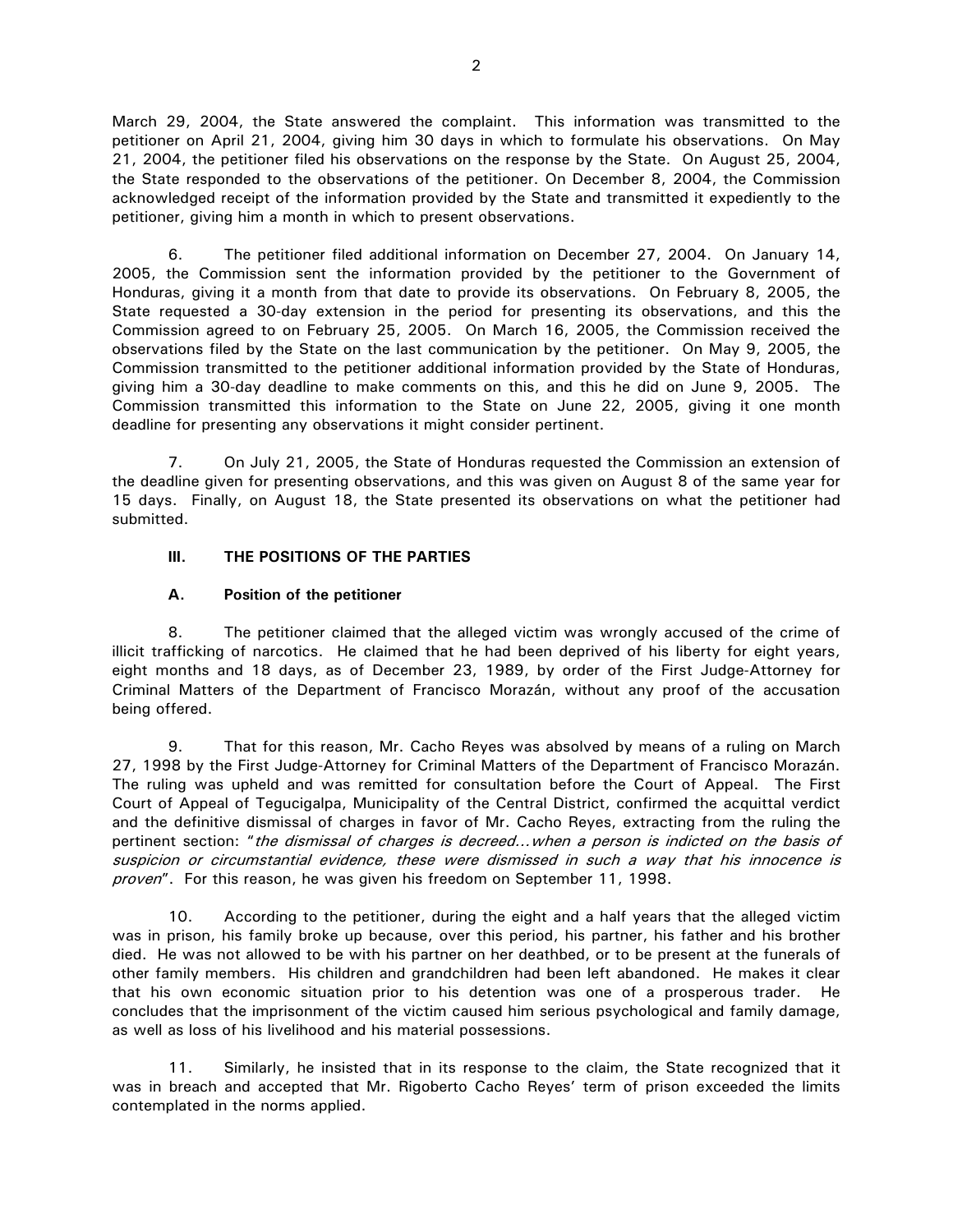12. In this situation, the alleged victim says that he initiated legal actions for compensation through petitions to both the Attorney-General of the Republic and the Secretary of State in the Office of Public Security. Both institutions turned down the petitions presented. The Attorney-General rejected the action, on the following grounds "Declare it groundless because this institution is not the administrative entity competent to resolve what has been petitioned<sup>[1](#page-2-0)</sup>". On the other hand, the Secretary of State refused to allow the petition alleging that it was not competent to deal with the matter because it had no links to the now defunct National Bureau of Investigation (Dirección Nacional de Investigaciones) which was the official entity that made the accusation that led to his detention, and told him that "his eight years of imprisonment had been due to delays in the administration of justice".<sup>[2](#page-2-1)</sup>

13. On the basis of these decisions, Mr. Rigoberto Cacho Reyes considered exhausted the avenues for an administrative solution, and it was for this reason that he lodged a judicial action against the State for loss and damages before the Court of First Instance for Administrative Litigation. He points out that once the action was lodged and before being ruled admissible, by means of a judicial decree, the judge requested the litigant to comply with certain formal requirements for it to be made admissible, and that these were then fulfilled in the period allowed. In view of the fact that Mr. Cacho Reyes had remedied these formal defects, the judge ruled the action admissible in a legal pronouncement dated July 22, 1999.

14. Following this, the petitioner alleges that the notification of the action was sent to the State which, through the Attorney-General of the Republic, responded on August 24, 1999. In his reply, the Attorney-General refused the claims for compensation and maintained that the Attorney-General's office was not answerable for compensation, since the entity that had denounced Mr. Rigoberto Cacho Reyes for the crime of narcotics trafficking was the defunct National Bureau of Investigation.

15. The petitioner argues that the Lower Court Judge gave his ruling on January 24, 2000, declaring the claim to be groundless because it suffered from defects in the form it was presented.<sup>[3](#page-2-2)</sup> The arguments for this ruling are based mainly on the following considerations: (7) "that the litigant party…makes no pretension to annul the impugned act, nor does he seek recognition of a specific legally protected interest, or the adoption of remedies for the full restoration of the same" (8); "that the jurisdiction to review the final decisions of administrative bodies and courts will judge within the limit of the pretensions of the parties…" (9); "the complaint suffers from formal defects that prevent any pronouncement on the merits of the matter" and "since the sentencing tribunal must necessarily decide on the claim, and only the claim…otherwise the question arises of the incongruity of the ruling, so that the said defect prevents the tribunal from passing judgment on the *merits of the case".* In the light of these considerations, it makes a ruling that states textually " $To$ declare the action inadmissible, because the way in which the demand is written suffers from formal defects that prevent a ruling being given on the merits of the case.

16. The petitioner emphasizes that this ruling by the lower court that turned down the action because it suffered from formal defects is contradictory to the ruling of the judge to admit the claim, a ruling that was upheld after he himself had complied with the judicial order by which he was requested to correct the formal defects of the action.

 $\overline{a}$ 

<span id="page-2-2"></span><span id="page-2-1"></span><span id="page-2-0"></span><sup>1</sup> See the Certification of Resolution by the secretary to the office of Attorney-General of the Republic of Honduras (December 11, 1998), folio Nº 19 of petition 721-00 before the IACHR.

<sup>2</sup> See Opinion 055-99 SEDS-AL of the Secretary of State in the Office of Public Security.

 $3$  See the definitive ruling of the Tribunal of Contentious Administrative Matters, case Nº 013-99.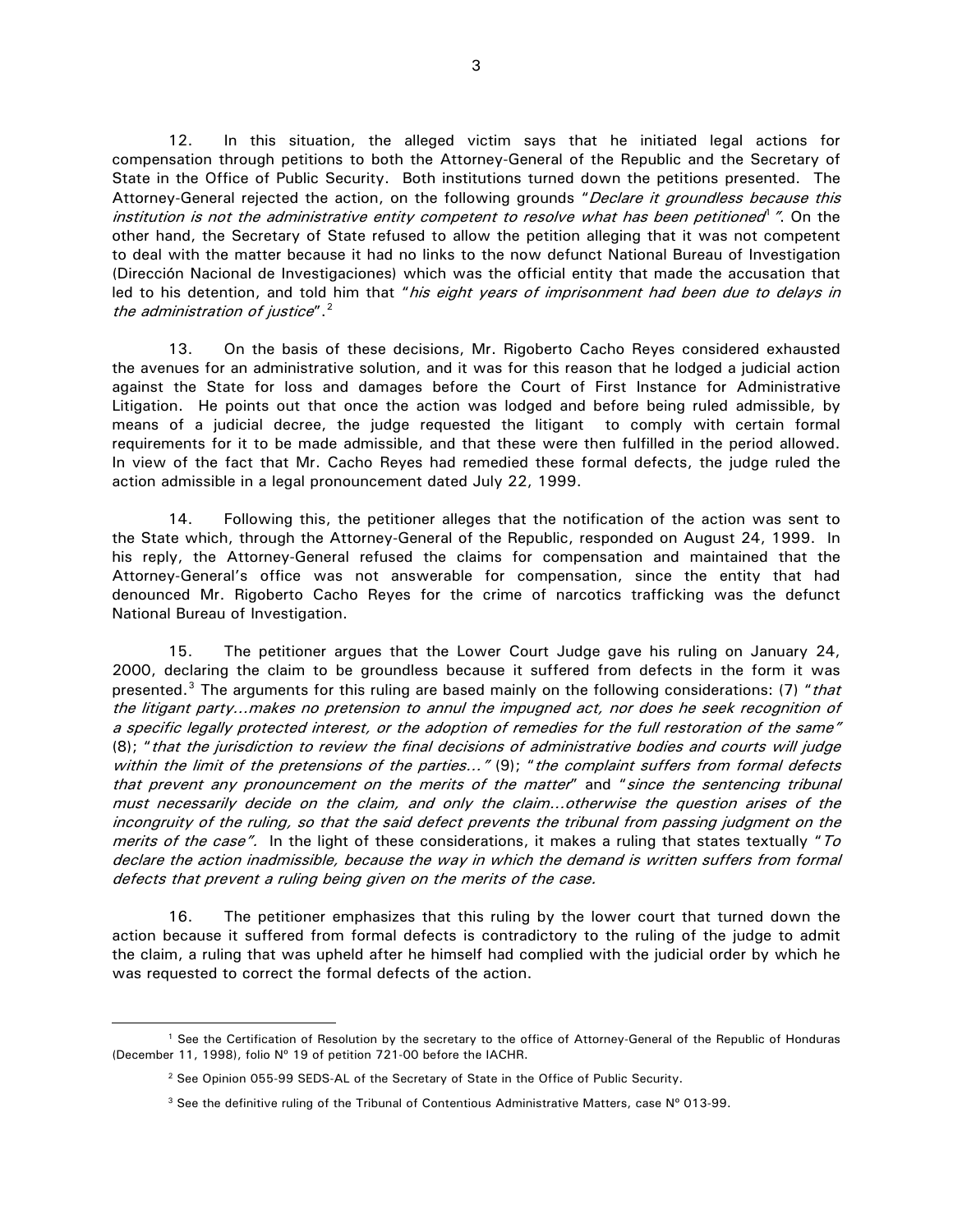17. He appealed the ruling by the lower court on January 24, 2000 and that the Court of Appeal, in its judgment of June 2 of that year, upheld the ruling, considering that the lower court judge acted in conformity with the law by making his ruling based on the formal defects of the action.

18. The petitioner points out that on July 17, 2000, the alleged victim lodged a writ for annulment for breach of the law before the Supreme Court of Justice. The Supreme Court ruled on June 14, 2001, on the basis of an opinion expressed by the government attorney (Fiscal de Despacho), with whose views he agreed. On this he stated that: "when the writ for annulment was formulated, the technical requirements for annulment were not complied with. The appellant invokes cause for annulment for breach of the law or legal doctrine without making clear the substantive norms violated, rather he submits pleadings related to the Constitution, as well to the current legal code, without specifying the provision supporting his claim, thereby failing to meet the clarity and precision that this appeal demands". He adds that for this reason the appeal can not go ahead and declares that "*there are no grounds for [its] admissibility*".<sup>[4](#page-3-0)</sup> The State alleges that a new appeal should be lodged but that the period for doing so has expired.

19. On the basis of these legal proceedings, the petitioner sustains that Mr. Rigoberto Cacho Reyes was a victim of a violation by agents of the State of human rights protected under the Convention, and since the State is responsible for their actions or omissions, it cannot deny its responsibility, as did the Attorney-General. Moreover, he claims that the rejection of the appeals in all instances on the argument that they suffered formal defects, is contrary to domestic law and to the Convention.

### **B. Position of the State**

 $\overline{a}$ 

20. The State recognizes that the detention in prison of Mr. Rigoberto Cacho Reyes exceeded all the terms envisaged by current legal norms and that, in principle, this constitutes a clear breach of the law. It also recognizes that the delay constitutes a violation of rights, and is consequently responsibility of the State, in accordance with Article 324 of the Constitution of the Republic.<sup>[5](#page-3-1)</sup>

21. However, Honduras alleges that determination of responsibility needs to be undertaken under domestic jurisdiction, and that it is this that should establish whether the delay was a consequence of culpable actions on the part of agents of the state, or unnecessary delays caused by the parties. According to the State, the difficulties encountered in the trial proceedings were due, partly, to different versions that arose in the investigation into the accused and, partly, to continuous changes in the lawyers involved.<sup>[6](#page-3-2)</sup>

22. On top of this, Honduras alleges that the previous Penal Code (that of 1984) contained the inherent shortcomings of an inquisitorial system that allows for excessive procedural delays, a situation that was reformed with the promulgation of a new Penal Code (in 2000). According to Honduras, this reform sought to change the previous system by the current accusatory system, to the benefit of the accused in penal proceedings.

<sup>4</sup> See the certification of the ruling of June 14, 2001 (folio Nº 305 of the petition P721-00 before the IACHR).

<span id="page-3-2"></span><span id="page-3-1"></span><span id="page-3-0"></span> $5$  Article 324 of the Constitution of the Republic of Honduras establishes that "If a public servant in the exercise of his duties breaches the law to the detriment of individuals, he will be responsible in civil law and jointly and severally along with the state institution in the service of which he works, without prejudice to the lawsuit for return of goods that these may exercise against the servant responsible, in cases of blame or fraud. Civil responsibility does not exclude inference of administrative or penal responsibility against the guilty party".

<sup>6</sup> See observations by the State of Honduras, March 16, 2005.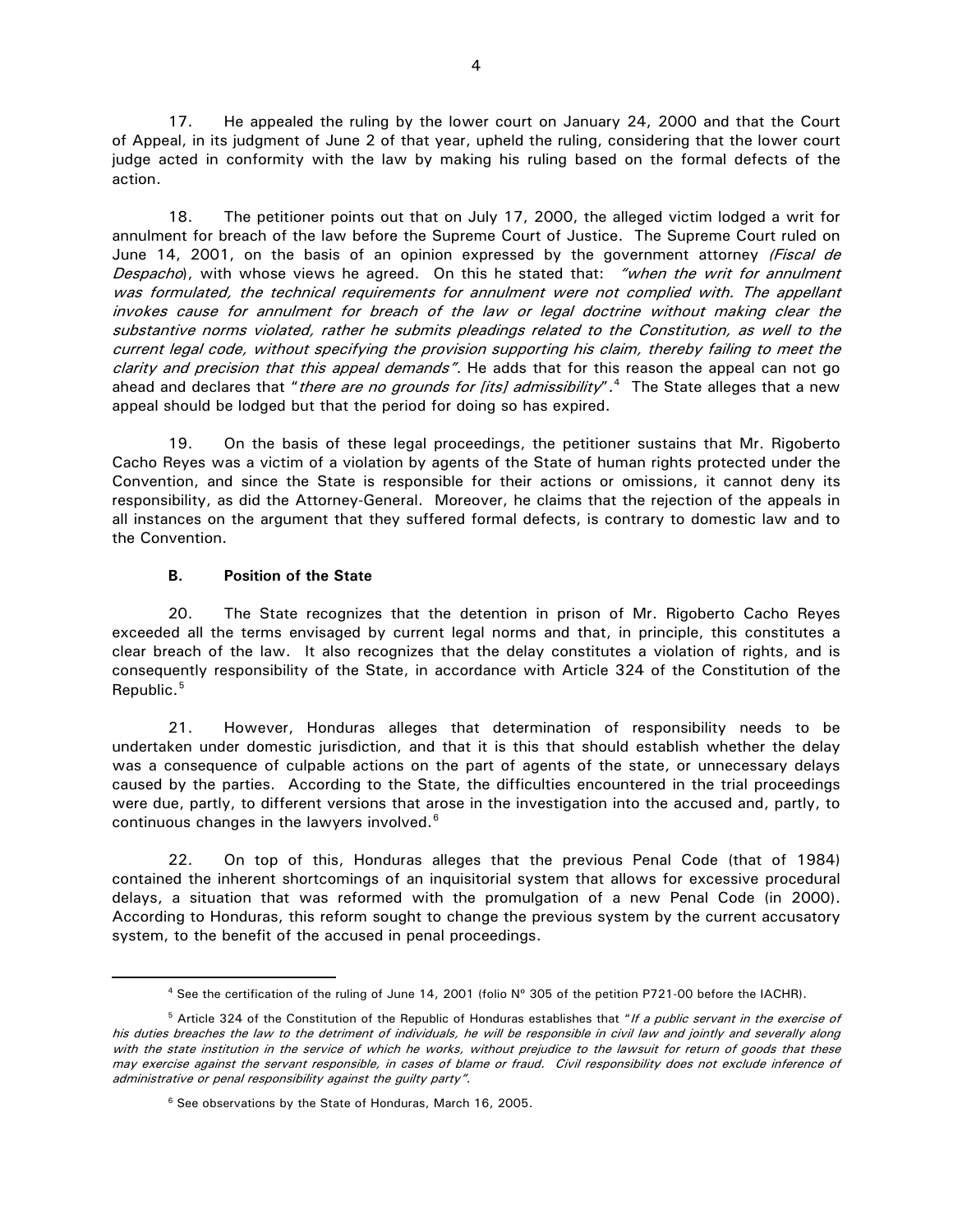23. The State requested the inadmissibility of the petition on the basis that four years had passed since the last ruling, considering this to be only that given by the lower court. It also argued that, in view of the above, the Commission be asked to "reject the claim of the petitioner, to ratify the arguments expounded in previous writs and, that remedies under domestic jurisdiction should not be considered to be exhausted."<sup>[7](#page-4-0)</sup>

24. However, notwithstanding this, in the last observations it presented, Honduras maintains that the domestic tribunals had already made themselves clear on the matter.

25. In its last observation to the Commission, Honduras states that the action for compensation brought by Rigoberto Cacho Reyes against the Attorney-General of the Republic –as such the legal representative of the State of Honduras-, was declared inadmissible by the Tribunal of Administrative Litigation in its ruling of January 24, 2000. This enabled Mr. Cacho Reyes to make use of the appeals procedure to the Court of Appeals for Administrative Litigation and to annulment before the Supreme Court of Justice, both of which turned down the appeals in rulings on May 18, 2000 and June 14, 2001 respectively.<sup>[8](#page-4-1)</sup>

26. Moreover, it argues that it is relevant to mention that Honduras has never denied that Mr. Cacho Reyes was imprisoned or that he did not deserve compensation. The problem resides in the way his action was formulated. Consequently, the State requests that the petition be declared inadmissible due to the fact that the petitioner should lodge a new action so that the domestic tribunals can consider the merits of the case.<sup>[9](#page-4-2)</sup>

27. The State considers that the conduct of the private lawyers of the alleged victim lacked the proper judicial consistency to make the petition effective, and that the State is not guilty of any violation since Mr. Rigoberto Cacho Reyes was given the proper protection of the due process of law, and that he was given access to the courts to present his complaints in the proper form. These he could not substantiate, judging by the records in the files.

### **IV. ANALYSIS OF COMPETENCE AND ADMISSIBILITY**

### **A. Competence** *ratione personae, ratione loci, ratione temporis* **and** *ratione materiae* **of the Commission**

28. The petitioner is authorized by Article 44 of the American Convention to lodge complaints before the Commission. The petition indicates as the alleged victim Rigoberto Cacho Reyes, to whom Honduras has undertaken to respect and ensure the rights enshrined in the American Convention. As regards the State, the Commission observes that Honduras is a state party to the American Convention since September 8, 1977, the date on which it deposited its instrument of ratification. Accordingly, the Commission is competent *ratione personae* to examine the petition.

29. The Commission is competent *ratione loci* to take cognizance of the petition, as it alleges violations of rights protected in the American Convention within the territory of a state party to the said treaty.

<span id="page-4-2"></span><span id="page-4-1"></span><span id="page-4-0"></span> $\overline{a}$ 

<sup>&</sup>lt;sup>7</sup> See observations by the State of Honduras, August 18, 2005.

<sup>8</sup> See observations by the State of Honduras, August 18, 2005.

<sup>9</sup> See observations by the State of Honduras, March 16, 2005.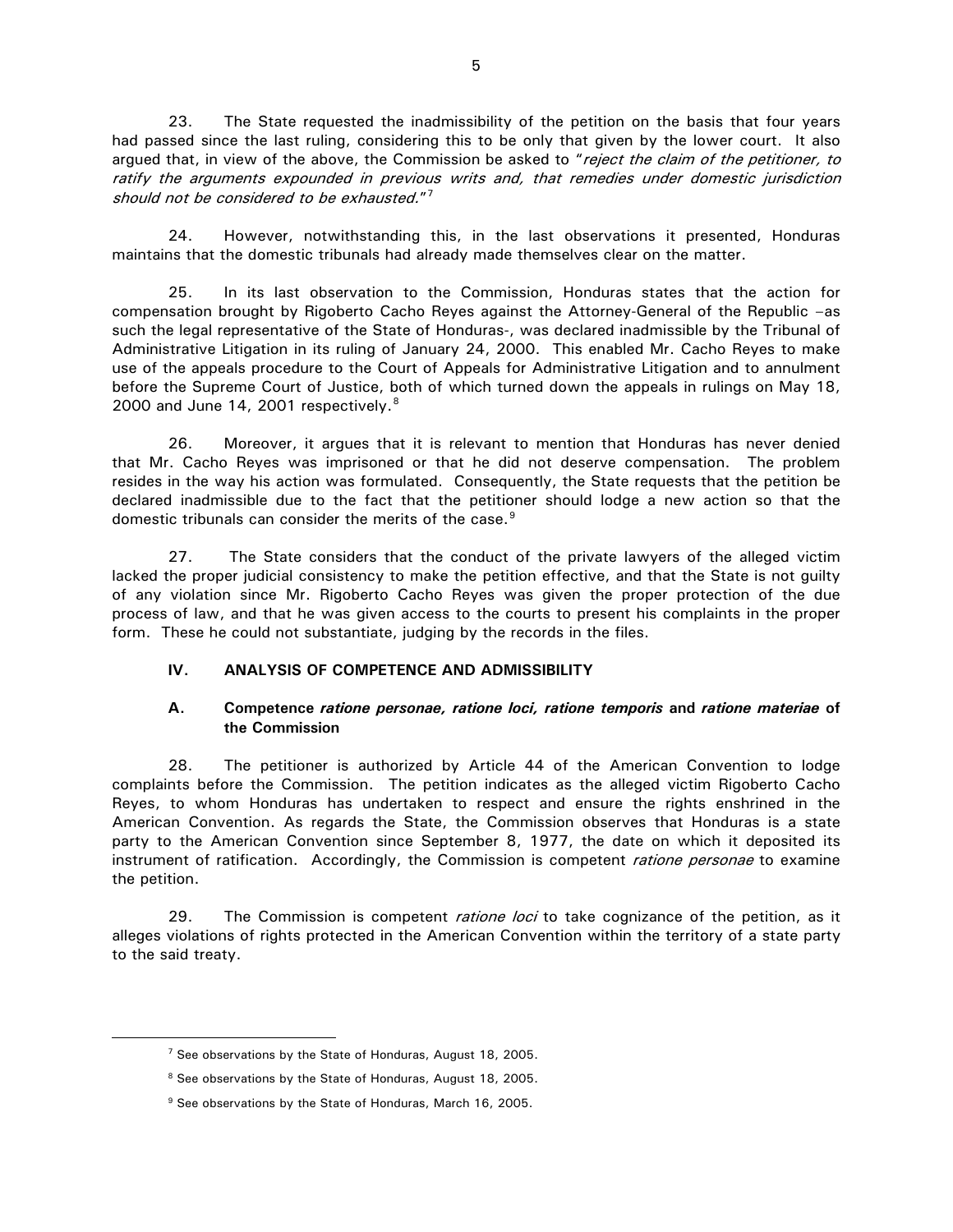30. The Commission is competent *ratione temporis*, insofar as the obligation to respect and ensure the rights protected in the American Convention was already in force for the State on the date on which the deeds alleged in the petition took place.

31. Finally the Commission is competent *ratione materiae*, because the petition claims violations to human rights protected by the American Convention.

### **B. Requirements for admissibility**

### **1. Exhaustion of domestic remedies**

32. Article 46.1 of the American Convention establishes as a requirement for admissibility of a claim that the remedies available in the domestic jurisdiction of the State must have been exhausted.

33. The petitioner alleged that he had pursued and exhausted the domestic remedies available under Honduran legislation. On this point, he attached a copy of the Supreme Court ruling of June 14, 2001, pointing out that as a result of this further discussion in domestic law was precluded.

34. The State, for its part, alleged that the tribunals on administrative litigation did not pronounce on whether the claim for compensation made by the alleged victim was valid. This was because the action of the petitioner was declared inadmissible since "the written version of the action suffered from formal defects that prevented a judgment being given on the merits of the case", and consequently he has the possibility of initiating his claims once again.

35. However, in the last presentation of observations by the State, Honduras changes its stance, arguing that the domestic tribunals had already pronounced on the matter in question. The action for compensation lodged by Rigoberto Cacho Reyes against the State was declared inadmissible by the tribunal for Administrative Litigation in Tegucigalpa. This ruling enabled the alleged victim to make use of remedies before the Appeal Court for Administrative Litigation (the remedy of appeal) and before the Supreme Court of Justice (the remedy of annulment) respectively. Neither remedy was allowed and should be considered res judicata.<sup>[10](#page-5-0)</sup>

36. Because of the aforementioned, the Commission considers fulfilled the requirement for exhaustion of domestic remedies in accordance with Article 46.1 of the American Convention.

### **2. Time period for submission of the petition**

 $\overline{a}$ 

37. Article 46.1.b of the Convention establishes that any petition should be presented within six months from the time the petitioner is notified of the final decision that domestic remedies are exhausted. The petitioner and the State agree that the final ruling of the domestic jurisdiction was given on June 14, 2001.

38. The petitioner lodged his complaint before the Commission on November 30, 2001, in other words five months and 16 days after the final decision in domestic law. For this reason, the Commission concludes that the petition was presented within the six-month period established in Article 46.1.b of the Convention.

<span id="page-5-0"></span> $10$  "...the resolution of inadmissibility of the appeal for damages given by the judge for Administrative Litigation is res judicata, which precludes returning to discuss a matter for which a final judgment has been handed down". Observations by the State of Honduras, August 18, 2005.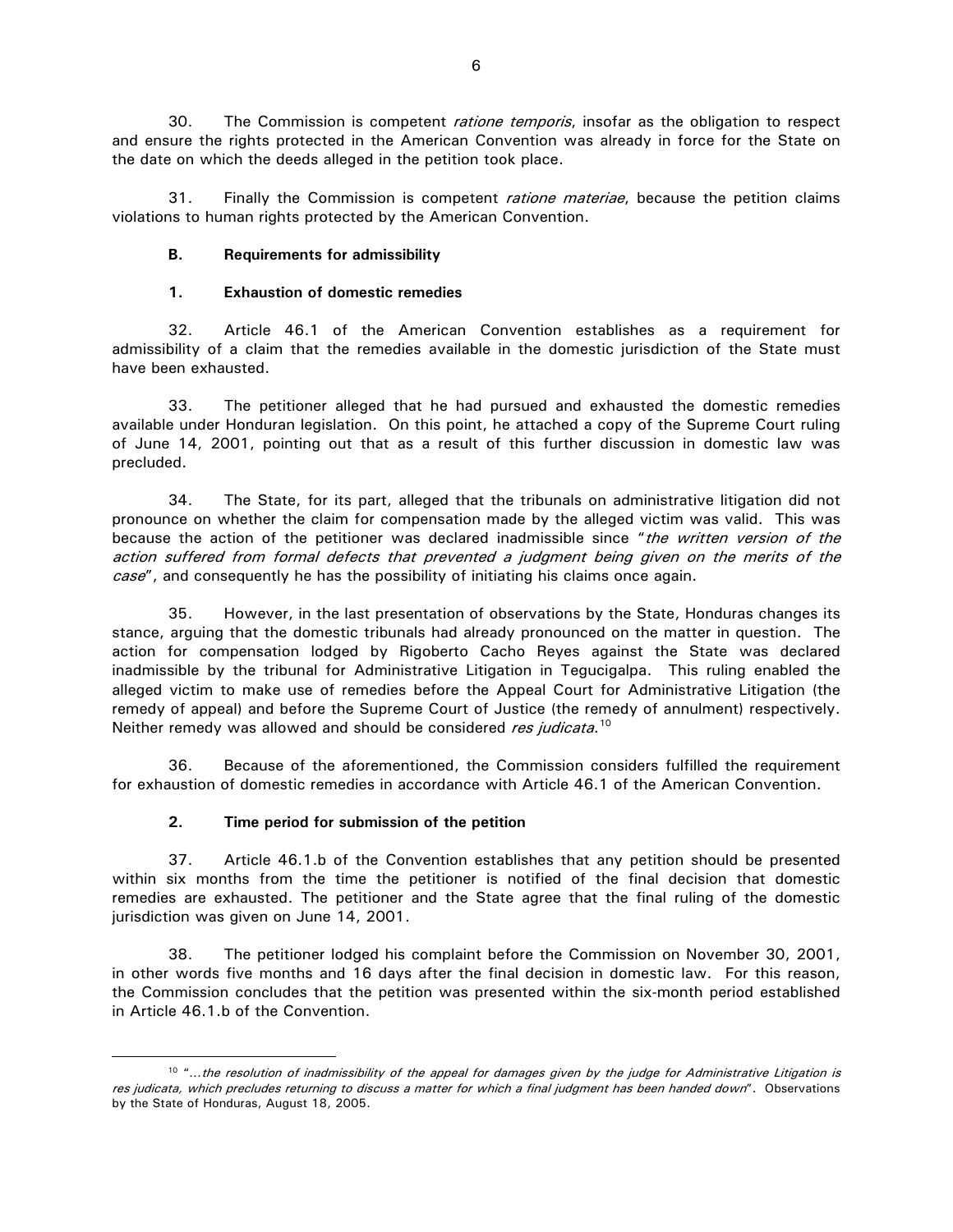### **3. Duplication of procedure and international** *res judicata*

39. The petitioner alleges that the claim lodged before the Commission was not presented to the UNO Human Rights Committee or other such organism.[11](#page-6-0) Similarly, he alleges that it does not arise from the proceedings that the subject matter of the petition is pending settlement before any other international organization, nor does it reproduce a petition already examined by this or any other international organization. Therefore, the requirements established in Article 46.1.c are satisfied.

# **4. Characteristics of the facts alleged**

40. The Commission considers that it is not appropriate at this stage of the proceedings to establish whether or not there is a violation of the American Convention. For the purposes of admissibility, the Commission must decide if the facts of the matter constitute a violation, as stipulated in Article 47.b of the American Convention, and if the petition is "manifestly groundless" or "obviously out of order" in accordance with subparagraph (c) of that Article.

41. The standard for evaluating these factual requirements is different from that required for ruling on the merits of the petition. The Commission must conduct a *prima facie* evaluation to determine whether the petition establishes grounds for the apparent or potential violation of a right protected by the Convention, and not to establish the existence of a violation. This determination involves a summary analysis which does not imply a prejudgment or an advance opinion on the substance of the matter. The Commission's own regulations, by establishing two clear stages of admissibility and the substance of the petition, reflects this distinction between the evaluation that the Commission must conduct in order to declare a petition admissible and that required to establish a violation.

42. As the Commission has made clear on other opportunities,<sup>[12](#page-6-1)</sup> the extensive argument of the State about the penal lawsuit and the civil law bodies to which the alleged victim appealed shows for itself that the petition is not "manifestly groundless", that it is not "obviously out of order", or that it does [not] constitute a presumed violation. On the contrary, the very response of the State merits a more careful examination of the petition during the stage involving the merits. Meanwhile, the IACHR considers that, *prima facie*, the petitioner has met the factual requirements stipulated in Article 47.b and 47.c.

43. The Commission finds that the facts of the case present important matters of controversy that should be determined on the basis of the evidence**.** Special emphasis should be given to the possibility that, in penal procedure, the victim may have been denied the right to be heard and judged within a reasonable period of time or otherwise set free; and in procedure for matters of administrative contention, the possibility that the victim may have been prevented from exercising his right to justice by means of an effective appeal backed up by the guarantee of due process of law, as contemplated by the Convention, when his appeal was declared inadmissible because of formal defects without entering into consideration of its merits. Accordingly, the Commission, without prejudging the substance of the matter, finds that the issue under consideration, if the alleged facts are proven, could constitute violations to Articles 7 (right to personal liberty), 8 (right to a fair trial) and 25 (judicial protection), pursuant to Article 1.1 of the American Convention. The Commission considers the petition inadmissible with respect to the alleged violations of Articles 3, 5, 9, 10, 11, 17, 19, 21 and 24, because the petitioner has not presented a strong enough case to sustain the alleged violations.

<span id="page-6-1"></span><span id="page-6-0"></span> $\overline{a}$ 

<sup>&</sup>lt;sup>11</sup> See claim made before the IACHR on November 30, 2001, p. 13.

<sup>12</sup> IACHR, Report N° 128/01, case 12.367; Mauricio Ulloa-Diario La Nación, December 2001.